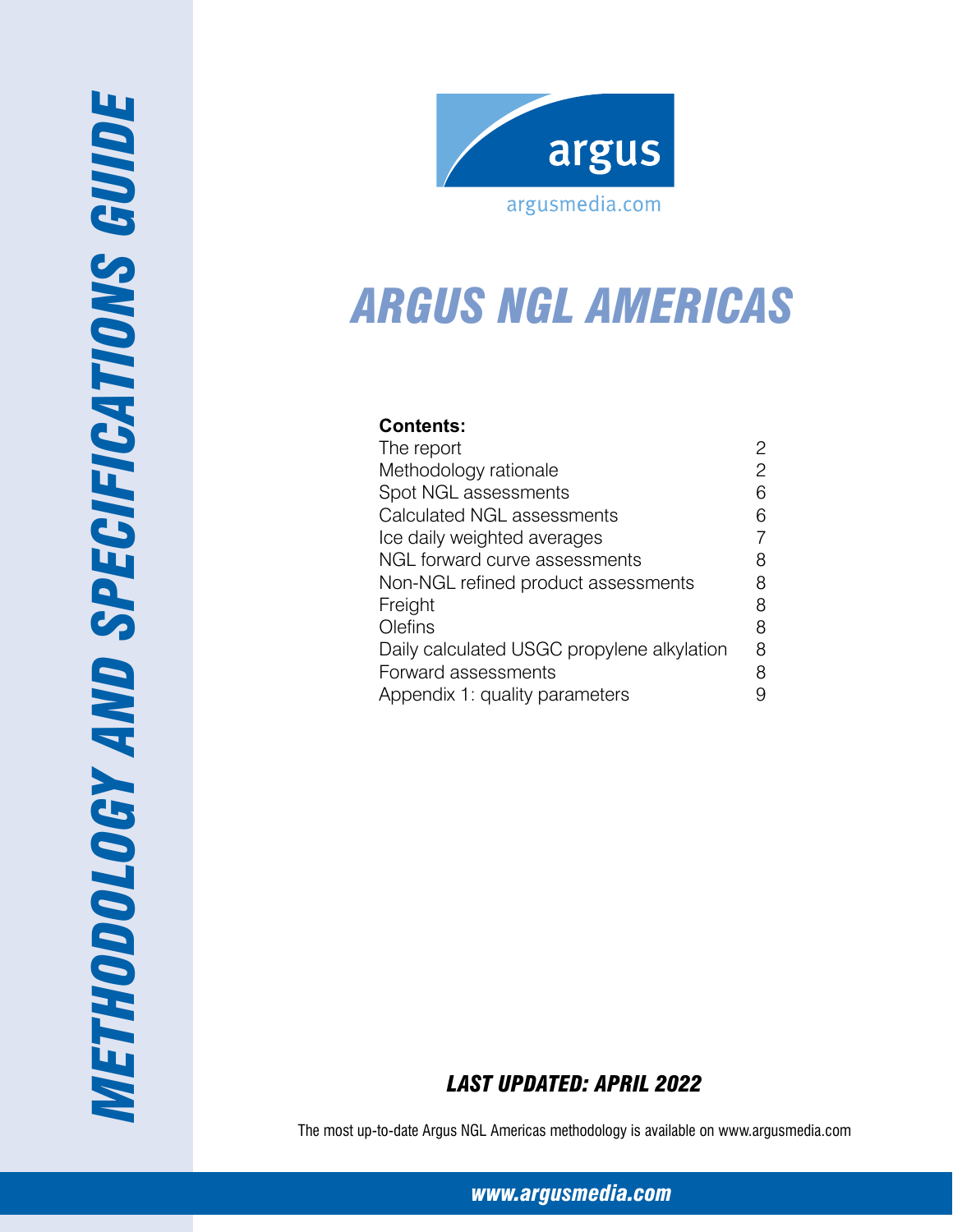## <span id="page-1-0"></span>**The report**

Argus NGL Americas is a daily report on the Americas market for natural gas liquids (NGLs) and olefins. The report includes spot price assessments, forward curves, deals data, fractionation spreads, ethylene margins, news, and market commentary.

## **Methodology rationale**

Argus strives to construct methodologies that reflect the way the market trades. Argus aims to produce price assessments which are reliable indicators of commodity market values, free from distortion and representative of spot market values. As a result, the specific currencies, volume units, locations and other particulars of an assessment are determined by industry consensus to facilitate seamless bilateral trade and Argus mirrors these industry conventions.

In Americas natural gas liquids (NGL) and olefins spot markets, Argus typically reflects physical market prices across the entire trading day as a low and high of deals done and in some cases a volume-weighted average of deals done. In illiquid markets and time periods, Argus assesses the range within which product could have traded by applying a strict process outlined later in this methodology. An entire day price is a reliable indicator of physical market values as it incorporates the broadest possible pool of spot market liquidity and has acceptance from industry.

In order to qualify to set the low or high of the day, deals must meet the minimum volume, delivery, timing, and specification requirements in our methodology, and the deals must be bona fide. With the exception of volume, the same requirements apply to volume-weighted averages.

## **Survey process**

Argus price assessments are informed by information received from a wide cross section of market participants, including producers, consumers and intermediaries. Argus reporters engage with the industry by proactively polling participants for market data. Argus will contact and accept market data from all credible market sources including front and back office of market participants and brokers. Argus will also receive market data from electronic trading platforms and directly from the back offices of market participants. Argus will accept market data by telephone, instant messenger, email or other means. Argus encourages all sources of market data to submit all market data to which they are a party that falls within the Argus stated methodological criteria for the relevant assessment. Argus encourages all sources of market data to submit transaction data from back office functions when and where possible.

Throughout all markets, Argus is constantly seeking to increase the number of companies willing to provide market data. Reporters are mentored and held accountable for expanding their pool of contacts. The number of entities providing market data can vary significantly from day to day based on market conditions. Should the number of

entities providing market data repeatedly fall to a level that assessment quality may be affected, supervising editors will review the viability of the assessment. For certain price assessments identified by local management, should more than 50pc of the market data upon which the assessment is based come from a single entity during any assessment period (defined as the minimum period covered, such as a day for a daily assessment), then the supervising editor will engage in an analysis of the market data with the primary reporter to ensure that the quality and integrity of the assessment has not been affected.

Argus has committed to deliver many of our final published prices to clients by a particular deadline each day. Because compiling and confirming transactions and other market data in advance of this deadline is a lengthy process, price assessment procedures must be concluded well before that deadline. As a result, for Americas NGL markets, Argus has instituted a cut-off time of 1700 Central for the submission of data by market participants. Argus will review all data received after the cut-off time and will make best efforts to include in the assessment process all verifiable transactions and market data received after the cut-off time but reserves the right to exclude any market data from the process if received after the cut-off time.

## **Market data usage**

In each market, Argus uses the methodological approach deemed to be the most reliable and representative for that market. Argus will utilize various types of market data in its methodologies, to include:

- Transactions
- Bids and offers
- Other market information, to include spread values between grades, locations, timings, posted prices, and many other data.

In many markets, the relevant methodology will assign a relatively higher importance to transactions over bids and offers, and a relatively higher importance to bids and offers over other market information. Certain markets however will exist for which such a hierarchy would produce unreliable and non-representative price assessments, and so the methodology must assign a different relative importance in order to ensure the quality and integrity of the price assessment. And even in markets for which the hierarchy normally obtains, certain market situations will at times emerge for which the strict hierarchy would produce non-representative prices, requiring Argus to adapt in order to publish representative prices.

## **Verification of transaction data**

Reporters carefully analyze all data submitted to the price assessment process. This data includes transactions, bids, offers, volumes, counterparties, specifications and any other information that contributes materially to the determination of price. This high level of care applies regardless of the methodology employed. Specific to transactions, bids, and offers, reporters seek to verify the price, the volume, the specifications, location basis, and counterparty. In some transactional average methodologies, reporters also examine the full array of transactions to match counterparties and arrive at a list of unique transactions. Several tests are applied by reporters in all markets to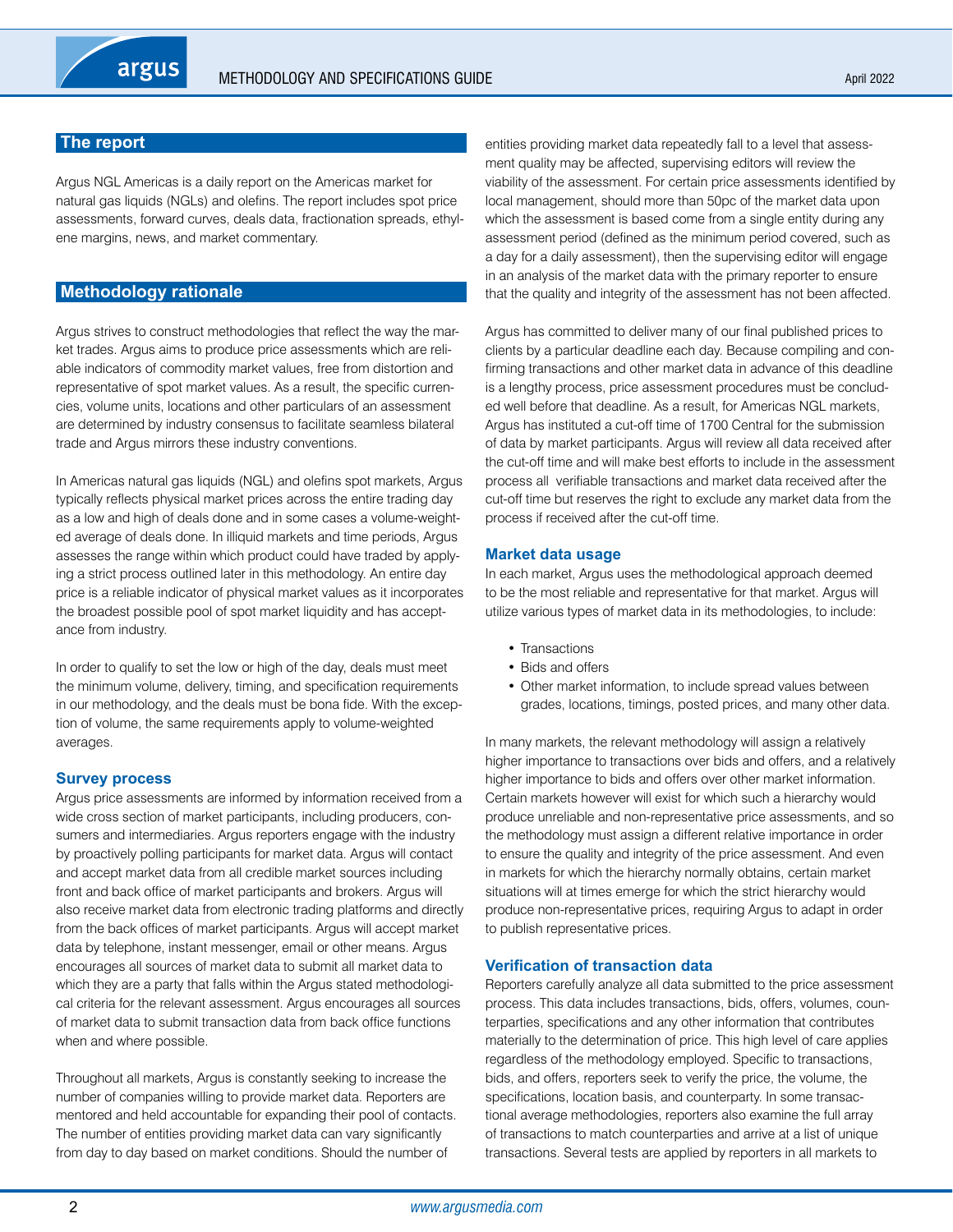transactional data to determine if it should be subjected to further scrutiny. If a transaction has been identified as failing such a test, it will receive further scrutiny. For certain price assessments identified by local management, Argus has established internal procedures that involve escalation of inquiry within the source's company and escalating review within Argus management. Should this process determine that a transaction should be excluded from the price assessment process, the supervising editor will initiate approval and, if necessary, documentation procedures.

#### **Primary tests applied by reporters**

argus

- Transactions not transacted at arms length, including deals between related parties or affiliates.
- Transaction prices that deviate significantly from the mean of all transactions submitted for that day.
- Transaction prices that fall outside of the generally observed lows and highs that operated throughout the trading day.
- Transactions that are suspected to be a leg of another transaction or in some way contingent on an unknown transaction.
- Single deal volumes that significantly exceed the typical transaction volume for that market.
- Transaction details that are identified by other market participants as being for any reason potentially anomalous.
- Transaction details that are reported by one counterparty differently than the other counterparty.
- Any transaction details that appear to the reporter to be illogical or to stray from the norms of trading behavior. This could include but is not limited to divergent specifications, unusual delivery location and counterparties not typically seen.
- Transactions that involve the same counterparties, the same price and delivery dates are checked to see that they are separate deals and not one deal duplicated in Argus records.

#### **Secondary tests applied by editors for transactions identified for further scrutiny**

#### **Transaction tests**

- The impact of linkage of the deal to possible other transactions such as contingent legs, exchanges, options, swaps, or other derivative instruments. This will include a review of transactions in markets that the reporter may not be covering.
- The nature of disagreement between counterparties on transactional details.
- The possibility that a deal is directly linked to an offsetting transaction that is not publicly known, for example a "wash trade" which has the purpose of influencing the published price.
- The impact of non-market factors on price or volume, including distressed delivery, credit issues, scheduling issues, demurrage, or containment.

#### **Source tests**

- The credibility of the explanation provided for the outlying nature of the transaction.
- The track record of the source submitting the data. Sources will be deemed more credible if they:
- Regularly provide transaction data with few errors.
- Provide data by Argus' established deadline.
- Quickly respond to queries from Argus reporters.
- Have staff designated to respond to such queries.
- How close the information receipt is to the deadline for information, and the impact of that proximity on the validation process.

#### **Assessment guidelines**

When insufficient, inadequate, or no transaction information exists, or when a transaction based methodology will not produce representative prices, Argus reporters will make an assessment of market value by applying intelligent judgment based on a broad array of factual market information. Reporters must use a high degree of care in gathering and validating all market data used in determining price assessments, a degree of care equal to that applying to gathering and validating transactions. The information used to form an assessment could include deals done, bids, offers, tenders, spread trades, exchange trades, fundamental supply and demand information and other inputs.

The assessment process employing judgment is rigorous, replicable, and uses widely accepted valuation metrics. These valuation metrics mirror the process used by physical commodity traders to internally assess value prior to entering the market with a bid or offer. Applying these valuation metrics along with sound judgment significantly narrows the band within which a commodity can be assessed, and greatly increases the accuracy and consistency of the price series. The application of judgment is conducted jointly with the supervising editor, in order to be sure that guidelines below are being followed. Valuation metrics include the following:

#### Relative value transactions

Frequently transactions occur which instead of being an outright purchase or sale of a single commodity, are instead exchanges of commodities. Such transactions allow reporters to value less liquid markets against more liquid ones and establish a strong basis for the exercise of judgement.

- Exchange one commodity for a different commodity in the same market at a negotiated value.
- Exchange delivery dates for the same commodity at a negotiated value.
- Exchange a commodity in one location for the same commodity at another location at a negotiated value.

## Bids and offers

If a sufficient number of bids and offers populate the market, then the highest bid and the lowest offer can be assumed to define the boundaries between which a deal could be transacted.

#### Posted prices

Posted prices are the prices that a company advertises to all potential buyers of its product. Companies frequently sell at a discount to their posted prices. In Americas NGLs markets, posted prices are assumed to form a ceiling for the traded market at that location and modality.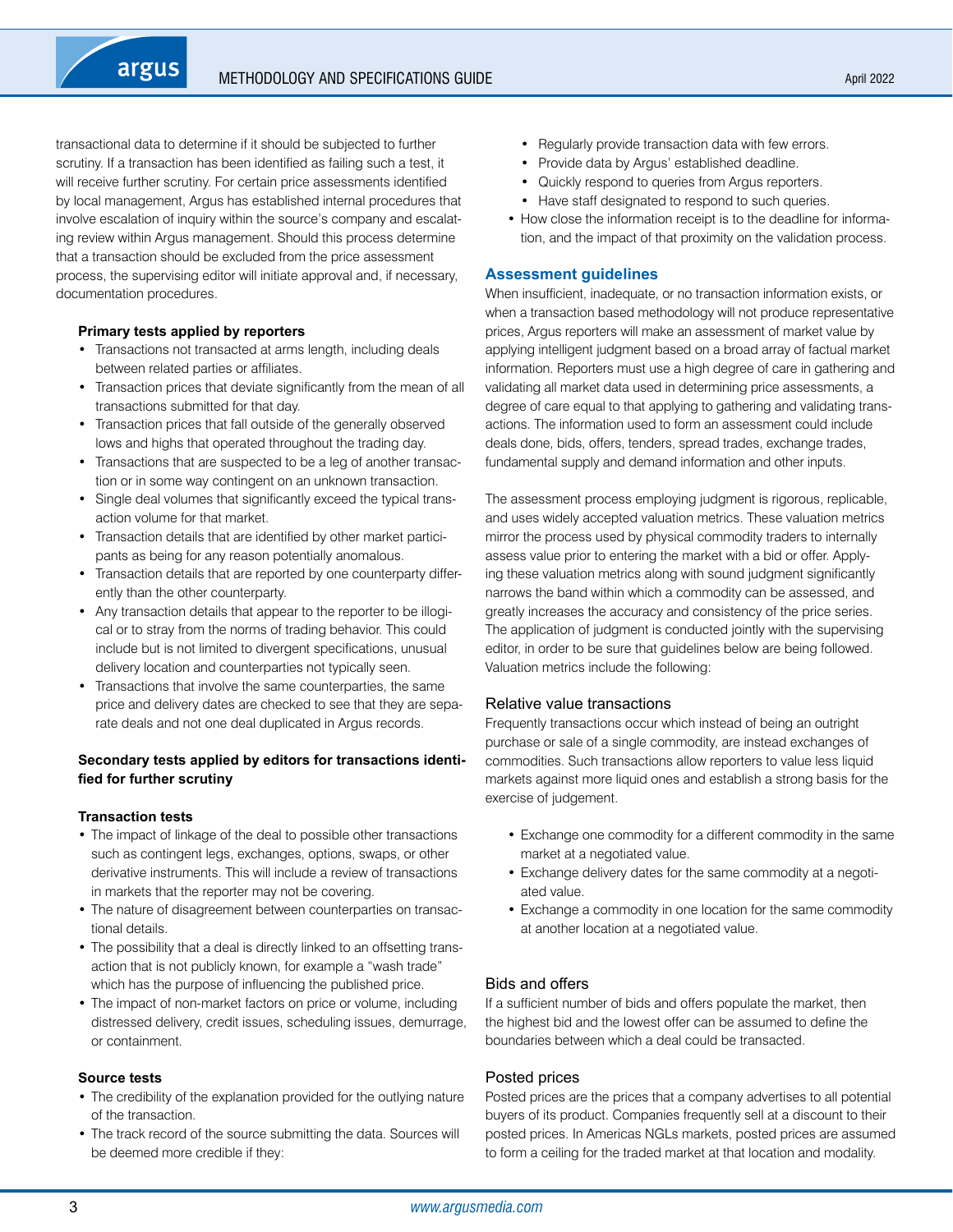## Comparative metrics

The relative values between compared commodities are readily discussed in the market and can be discovered through dialogue with market participants. These discussions are the precursor to negotiation and conclusion of transactions.

- Comparison to the same commodity in another market center.
- Comparison to a more actively traded but slightly different specification commodity in the same market center.
- Analysis of prices in forward markets for physically deliverable commodity that allow extrapolation of value into the prompt timing for the commodity assessed.
- Comparison to the commodity's primary feedstock or primary derived product(s).
- Comparison to trade in the same commodity but in a different modality (as in barge versus oceangoing vessel) or in a different total volume (as in full cargo load versus partial cargo load).

Throughout this methodology, Argus will explain, in more detail and on a market by market basis, the criteria and procedures that are used to make an assessment of market value by applying intelligent judgment.

## **Volume minimums and transaction data thresholds**

In establishing each methodology, Argus will list specific minimum volume for each assessment. Because of the varying transportation infrastructure found in all commodity markets, Argus typically does not establish thresholds strictly on the basis of a count of transactions, as this could lead to unreliable and non-representative assessments. Instead, minimum volumes are typically established which may apply to each transaction accepted, to the aggregate of transactions, to transactions which set a low or high assessment or to other volumetrically relevant parameters.

For certain price assessments identified by local management, Argus will seek to establish minimum transaction data thresholds and when no such threshold can be established Argus will explain the reasons. These thresholds will often reflect the minimum volumes necessary to produce a transaction-based methodology, but may also establish minimum deal parameters for use by a methodology that is based primarily on judgment. Should no transaction threshold exist, or should submitted data fall below this methodology's stated transaction data threshold for any reason, Argus will follow the procedures outlined elsewhere in this document regarding the exercise of judgment in the price assessment process.

## **Transparency and confidentiality**

Argus values transparency in energy markets. As a result, we publish lists of deals in our reports that include price, basis, and volume information. The deal tables allow subscribers to cross check and verify the deals against the prices. Argus feels transparency and openness is vital to developing confidence in the price assessment process. Argus asks for transaction counterparty names from contacts in order to confirm deals and to avoid double-counting in volume-weighted averages. But Argus does not publish counterparty names in the Americas NGL and olefins markets. Many companies in the Americas have existing confidentiality agreements with counterparties and can only reveal deals to the press if confidentiality is maintained. Maintaining confidentiality allows Argus to gather more information and create more robust assessments.

## **Publications and price data**

Argus NGL and olefins prices for the Americas are published in the Argus NGL Americas report. Subsets of these prices appear in other Argus market reports and newsletters in various forms, such as Argus International LPG. The price data is available independent of the textbased report in electronic files that can feed into various databases. These price data are also supplied through various third-party data integrators. The Argus website also provides access to prices, reports and news with various web-based tools. All Argus prices are kept in a historical database and available for purchase. Contact your local Argus office for information.

## **Corrections to assessments**

Argus will on occasion publish corrections to price assessments after the publication date. We will correct errors that arise from clerical mistakes, calculation errors, or a misapplication of our stated methodology. Argus will not retroactively assess markets based on new information learned after the assessments are published. We make our best effort to assess markets based on the information we gather during the trading day assessed.

If transaction information is submitted in error, and the company submitting informs Argus of the error within 24 hours of the original submission, Argus will make best efforts to correct the price data. After 24 hours, Argus will review both the material effect that the correction will have on the price data and the amount of time that has elapsed from the date of the published price data before deciding whether to issue a correction. After 30 days, data submitters are not expected to file corrections to submitted data.

## **Ethics and compliance**

Argus operates according to the best practices in the publishing field, and maintains thorough compliance procedures throughout the firm. We want to be seen as a preferred provider by our subscribers, who are held to equally high standards, while at the same time maintaining our editorial integrity and independence. Argus has a strict ethics policy that applies to all staff. The policy can be found on our website at www.argusmedia.com. Included in this policy are restrictions against staff trading in any energy commodity or energy related stocks, and guidelines for accepting gifts. Argus also has strict policies regarding central archiving of email and instant messenger communication, maintenance and archiving of notes, and archiving of spreadsheets and deal lists used in the price assessment process. Argus publishes prices that report and reflect prevailing levels for open-market arm's length transactions (please see the Argus Global Compliance Policy for a detailed definition of arms length).

## **Consistency in the assessment process**

Argus recognizes the need to have judgment consistently applied by reporters covering separate markets, and by reporters replacing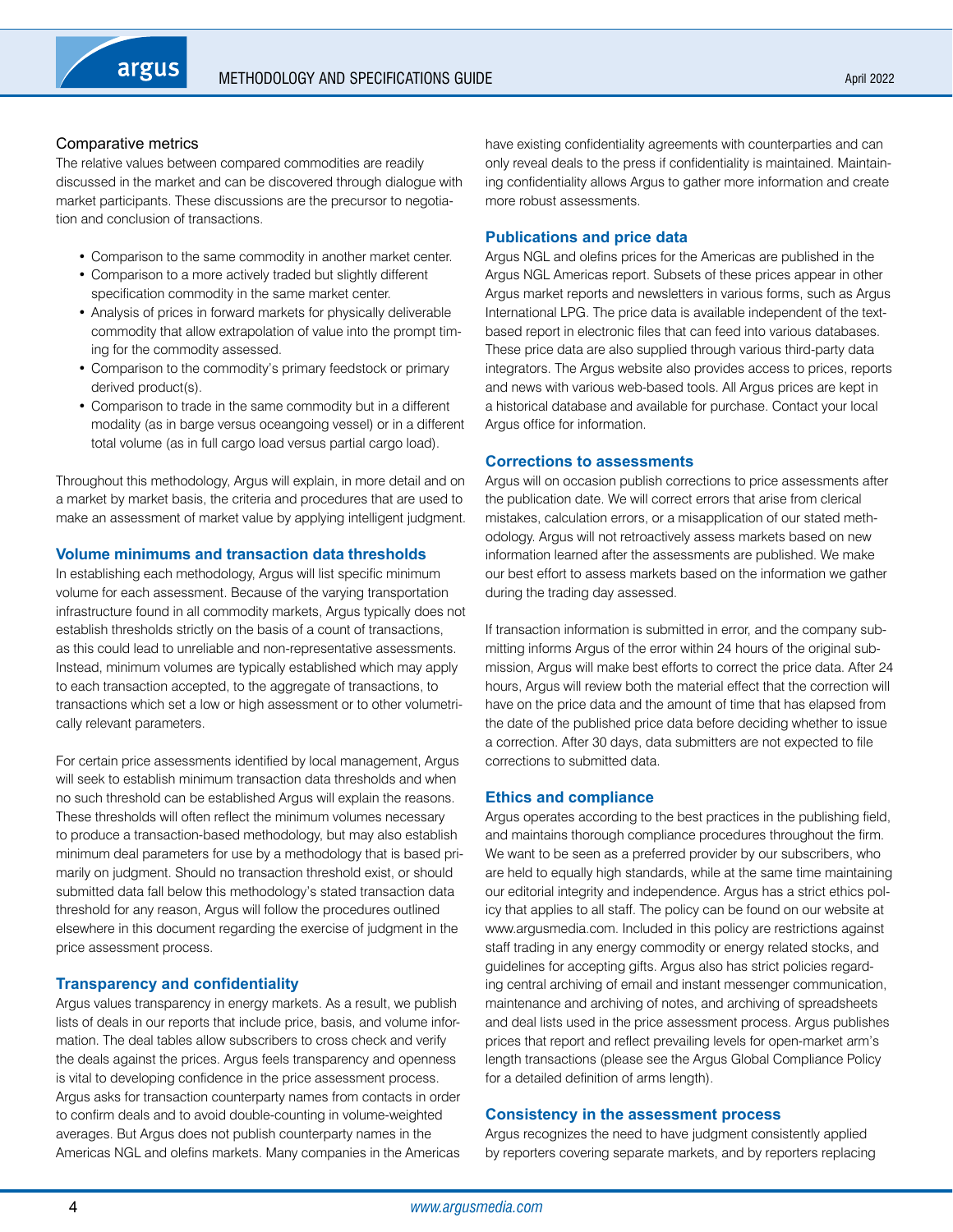existing reporters in the assessment process. In order to ensure this consistency, Argus has developed a program of training and oversight of reporters. This program includes:

- A global price reporting manual describing among other things the guidelines for the exercise of judgment.
- Cross-training of staff between markets to ensure proper holiday and sick leave backup. Editors that float between markets to monitor staff application of best practices.
- Experienced editors overseeing reporting teams are involved in daily mentoring and assisting in the application of judgment for illiquid markets.
- Editors are required to sign-off on all price assessments each day, thus ensuring the consistent application of judgment.

## **Review of methodology**

argus

The overriding objective of any methodology is to produce price assessments which are reliable indicators of commodity market values, free from distortion and representative of spot market values. As a result, Argus editors and reporters are regularly examining our methodologies and are in regular dialogue with the industry in order to ensure that the methodologies are representative of the physical market being assessed. This process is integral with reporting on a given market. In addition to this ongoing review of methodology, Argus conducts reviews of all of its methodologies and methodology documents on at least an annual basis. Argus market report editors and management will periodically and as merited initiate reviews of market coverage based on a qualitative analysis that includes measurements of liquidity, visibility of market data, consistency of market data, quality of market data and industry usage of the assessments. Report editors will review:

- Appropriateness of the methodology of existing assessments
- Termination of existing assessments
- Initiation of new assessments

The report editor will initiate an informal process to examine viability. This process includes:

- Informal discussions with market participants
- Informal discussions with other stakeholders
- Internal review of market data

Should changes, terminations, or initiations be merited, the report editor will submit an internal proposal to management for review and approval. Should changes or terminations of existing assessments be approved, then formal procedures for external consultation are begun.

## **Changes to methodology**

Formal proposals to change methodologies typically emerge out of the ongoing process of internal and external review of the methodologies. Formal procedures for external consultation regarding material changes to existing methodologies will be initiated with an announcement of the proposed change published in the relevant Argus report. This announcement will include:

- Details on the proposed change and the rationale
- Method for submitting comments with a deadline for submissions
- Notice that all formal comments will be published after the given consultation period unless submitter requests confidentiality

Argus will provide sufficient opportunity for stakeholders to analyze and comment on changes, but will not allow the time needed to follow these procedures to create a situation wherein unrepresentative or false prices are published, markets are disrupted, or market participants are put at unnecessary risk. Argus will engage with industry throughout this process in order to gain acceptance of proposed changes to methodology. Argus cannot however guarantee universal acceptance and will act for the good order of the market and ensure the continued integrity of its price assessments as an overriding objective.

Following the consultation period, Argus management will commence an internal review and decide on the methodology change. This will be followed by an announcement of the decision in the relevant Argus report and include a date for implementation. In addition, publication of stakeholders' formal comments that are not subject to confidentiality and Argus' response to those comments will also take place. These formal comments should be published in a manner described by management but must be available to all market participants and stakeholders.

#### **Updates to methodology**

The Argus NGL Americas methodology is constantly updated and revised. The latest available methodology (which may supersede the one you are reading) is available at www.argusmedia.com.

#### **Price types**

Argus publishes the following price types:

**Low:** The lowest price that was transacted, or could have been transacted, for product meeting that market's timing, volume, and quality parameters (see tables below) over the whole trading day.

**High:** The highest price that was transacted, or could have been transacted, for product meeting that market's timing, volume, and quality parameters (see tables below) over the whole trading day.

**Mean:** The mean of the low and high assessments for that market

**VWA:** Where Argus has validated a minimum aggregate volume of deals that meet that market's timing and quality parameters (see tables below), the VWA is a volume-weighted average of those deals. Where Argus has not validated a minimum aggregate volume of deals, the VWA is assessed as a mean (see above).

**Mean MTD:** the average of mean assessments published for that market during the month of publication, including the present day

**VWA MTD:** the average of VWA assessments published for that market during the month of publication, including the present day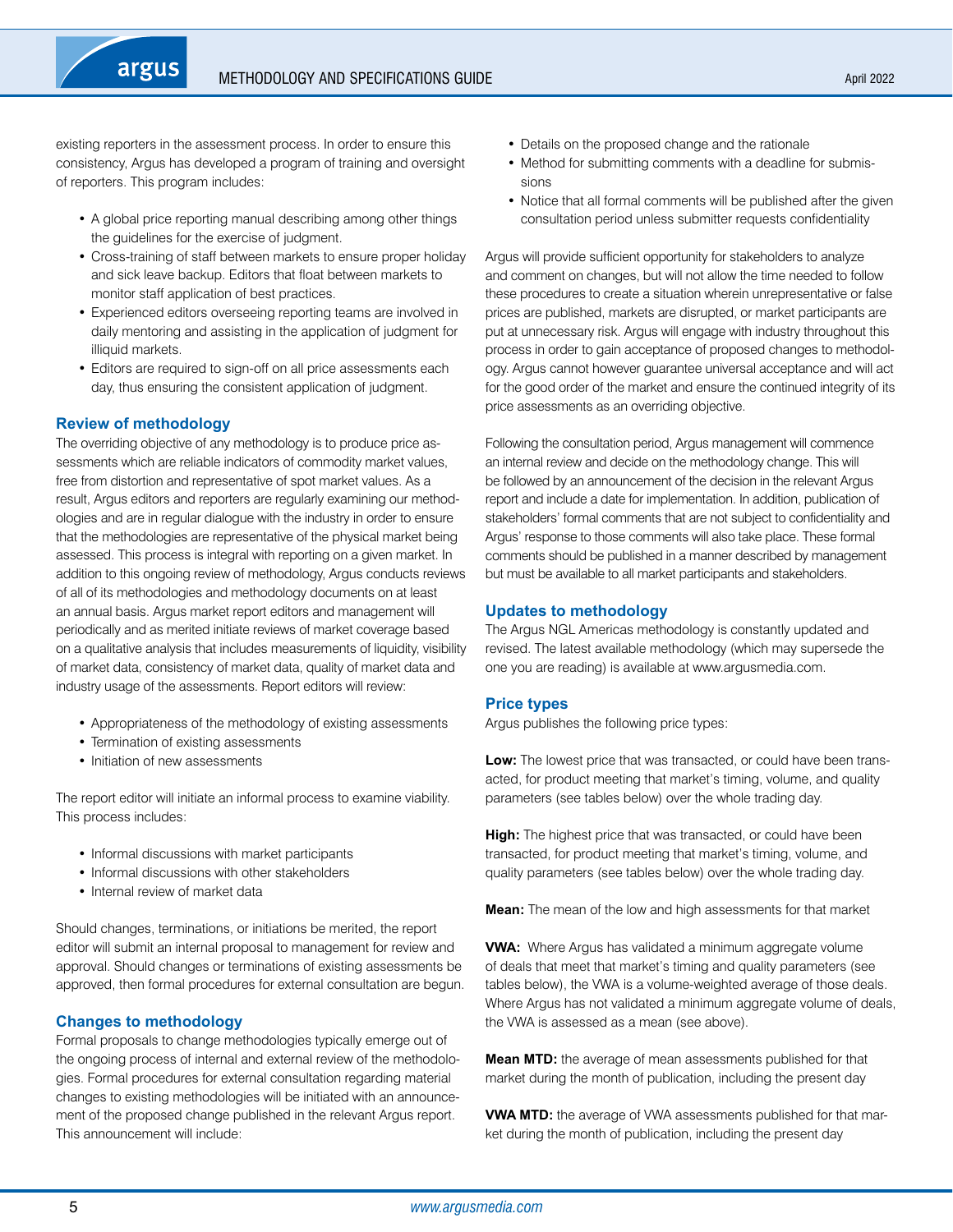<span id="page-5-0"></span>**30- and 45-day averages:** the average mean published in the 30- or 45- calendar days up to and including the date of publication. 30- and 45-day averages are published for Mont Belvieu ethylene and Gulf Coast polymer-grade propylene.

## **Spot NGL assessments**

Argus assesses physical, spot NGL trade at various locations around North America. Spot assessments reflect the range of trade that was transacted, or could have been transacted, over the entire trading day.

#### **Spot market trade ranges**

These assessments reflect trade where delivery takes place inside a storage tank, a storage cavern, or a pipeline at the named location. Argus assesses material delivering over the following periods:

| <b>NGL delivery and contract timing</b> |                                                               |                                                          |  |  |  |  |  |  |  |  |  |  |  |  |
|-----------------------------------------|---------------------------------------------------------------|----------------------------------------------------------|--|--|--|--|--|--|--|--|--|--|--|--|
| Assessment                              | <b>Delivery</b>                                               | <b>Earliest contract assessed</b>                        |  |  |  |  |  |  |  |  |  |  |  |  |
| Wet                                     | Within 24 hours, or by close of<br>next business day.         | na                                                       |  |  |  |  |  |  |  |  |  |  |  |  |
| Month                                   | Any time during the named<br>month at seller's option.        | Current month, or front-month<br>for Canadian condensate |  |  |  |  |  |  |  |  |  |  |  |  |
| Quarter                                 | Rateable across the three calen-<br>dar months of the quarter | Quarter following the current<br>calendar quarter.       |  |  |  |  |  |  |  |  |  |  |  |  |

In order to qualify to set the low or the high of the day, deals must meet the individual deal volume minimums (see minimum volumes table). Argus will only calculate VWAs when it has validated a minimum aggregate volume (see minimum volumes table).

## **Canada**

Argus publishes low-high daily NGL prices in Edmonton and Sarnia based on discussions with market participants for in-well barrels.

## **Edmonton**

Argus publishes differentials and outright prices for propane and butane in the market in and around Edmonton and Fort Saskatchewan, Alberta. Differentials for propane are published relative to product available in Conway, Kansas. Differentials for butane are published as a percentage of the Calendar Month Average (CMA) Nymex Light Sweet crude futures.

#### Sarnia

Argus publishes differentials and outright prices for propane, butane, and isobutane in the market in and around Sarnia and Corunna, Ontario. Differentials for butane are published relative to similar product available in the LST cavern at Mont Belvieu, Texas. Sarnia propane assessments account for posted prices in addition to other market information.

Canadian condensate: see the [Argus Americas Crude methodology](https://www.argusmedia.com/-/media/Files/methodology/argus-americas-crude.ashx)

## **Rail**

Rail assessments reflect trade where delivery takes place at a rail terminal at the named location. Rail assessments are intended to reflect trade that meets the following delivery, timing, and volume parameters.

**NYH refinery grade butane** reflects the price of at least 150,000 USG of butane in at least five pressurized containers, meeting the quality specifications listed in appendix 1: quality parameters, and delivering 15-30 days forward at New York Harbor. The assessment is published seasonally, from 15 September until the end of February.

## **Waterborne**

**USGC propane fob:** Reflects the price of at least 44,000t of propane, loading 30-45 days ahead, fob Gulf coast terminals. Assessed as a differential to Mont Belvieu propane. Expressed as both a differential low-high and as an outright price, where the outright price is calculated by adding the differential low-high midpoint to a differential basis. The differential basis is an average of mean month 1, month 2, and month 3 Enterprise propane assessments, weighted according to the number of days of the 30-45 day window that fall within that month.

## **Definition of trading day**

Argus defines the trading day by determining at what times the market can be said to contain a fair number of willing buyers and sellers. Outside of these time boundaries, markets are typically too illiquid to produce representative price indications and deals. These boundaries can vary in different markets, and will be under continuous review to maintain the accuracy of the assessments. The trading day for Americas NGLs is defined as 8am-4pm Houston time.

Argus will announce its publishing schedule in a calendar located at www.argusmedia.com. Argus may not assess prices on certain public holidays even when the exchanges are open, due to anticipated illiquidity in the physical markets.

## **Calculated NGL assessments**

**US propane del Japan (AUSJ):** Prices are in US dollars/tonne. Calculated by adding the USGC propane fob assessment to the Propane USGC to Japan freight assessment (see below).

**US propane del ARA (AUSE):** Prices are in US dollars/tonne. Calculated by adding the USGC propane fob assessment to the Propane USGC to Europe freight assessment (see below).

**AFEI™ propane USGC netback:** Prices are in US dollars/tonne. Calculated by subtracting the price assessment for spot freight Houston-Chiba and the spot differential for waterborne USGC propane fob from the second month Argus Far East Index (propane) swap assessment.

**Propane Mont Belvieu spot-AFEI™ propane USGC netback spread:**

Prices are in US dollars/tonne. Calculated by subtracting the Mont Belvieu LST propane price assessment from the AFEI™ propane USGC netback calculation.

For more information on the Argus Far East Index (propane), see the [Argus International LPG methodology.](https://www.argusmedia.com/-/media/Files/methodology/argus-international-lpg.ashx)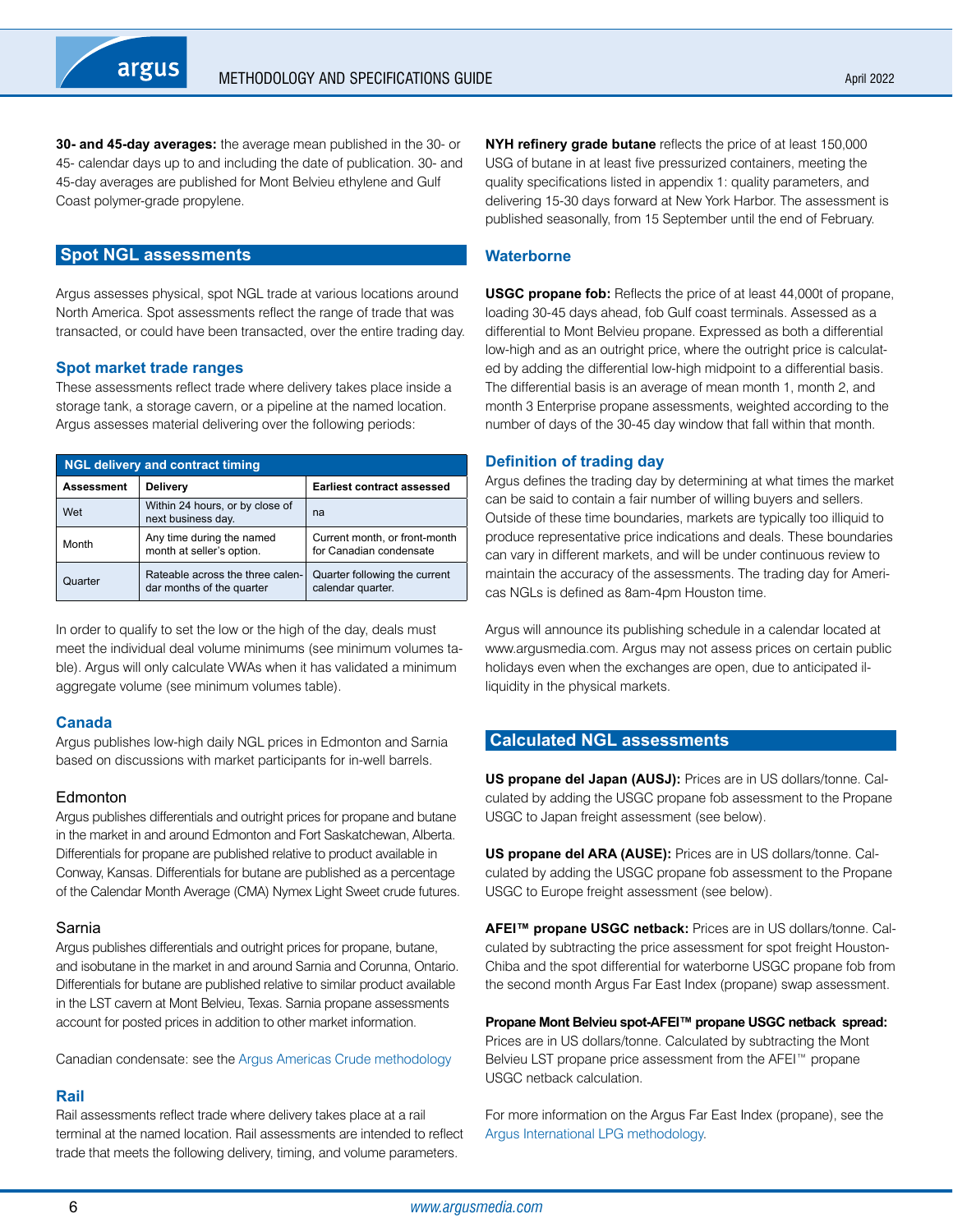<span id="page-6-0"></span>

| <b>NGL minimum volumes</b>   |                               |                           |  |  |  |  |  |  |  |  |  |  |  |
|------------------------------|-------------------------------|---------------------------|--|--|--|--|--|--|--|--|--|--|--|
| Assessment                   | Minimum volume requirement bl |                           |  |  |  |  |  |  |  |  |  |  |  |
|                              | Low/high (individual<br>deal) | VWA (aggregate<br>volume) |  |  |  |  |  |  |  |  |  |  |  |
| <b>Outright trade ranges</b> |                               |                           |  |  |  |  |  |  |  |  |  |  |  |
| <b>Mont Belvieu, Texas</b>   |                               |                           |  |  |  |  |  |  |  |  |  |  |  |
| <b>Enterprise</b>            |                               |                           |  |  |  |  |  |  |  |  |  |  |  |
| E/P mix                      | 10,000                        | 20,000                    |  |  |  |  |  |  |  |  |  |  |  |
| Ethane                       | 10,000                        | 30,000                    |  |  |  |  |  |  |  |  |  |  |  |
| Propane                      | 10,000                        | 30,000                    |  |  |  |  |  |  |  |  |  |  |  |
| Normal butane                | 10,000                        | 20,000                    |  |  |  |  |  |  |  |  |  |  |  |
| Natural gasoline             | 10,000                        | 30,000                    |  |  |  |  |  |  |  |  |  |  |  |
| Isobutane                    | 10,000                        | 20,000                    |  |  |  |  |  |  |  |  |  |  |  |
| Targa                        |                               |                           |  |  |  |  |  |  |  |  |  |  |  |
| Ethane                       | 10,000                        | 20,000                    |  |  |  |  |  |  |  |  |  |  |  |
| Propane                      | 10,000                        | 20,000                    |  |  |  |  |  |  |  |  |  |  |  |
| Natural gasoline             | 10,000                        | 20,000                    |  |  |  |  |  |  |  |  |  |  |  |
| LST                          |                               |                           |  |  |  |  |  |  |  |  |  |  |  |
| Propane                      | 10,000                        | 30,000                    |  |  |  |  |  |  |  |  |  |  |  |
| Refinery-grade butane        | 10,000                        | 20,000                    |  |  |  |  |  |  |  |  |  |  |  |
| Isobutane                    | 10,000                        | 20,000                    |  |  |  |  |  |  |  |  |  |  |  |
| Natural gasoline             | 10,000                        | 20,000                    |  |  |  |  |  |  |  |  |  |  |  |
| Conway, Kansas               |                               |                           |  |  |  |  |  |  |  |  |  |  |  |
| E/P mix                      | 5,000                         | 10,000                    |  |  |  |  |  |  |  |  |  |  |  |
| Propane                      | 5,000                         | 15,000                    |  |  |  |  |  |  |  |  |  |  |  |
| Normal butane                | 5,000                         | 10,000                    |  |  |  |  |  |  |  |  |  |  |  |
| Isobutane                    | 2,500                         | 10,000                    |  |  |  |  |  |  |  |  |  |  |  |
| Natural gasoline             | 2,500                         | 10,000                    |  |  |  |  |  |  |  |  |  |  |  |
| Hattiesburg, Mississippi     |                               |                           |  |  |  |  |  |  |  |  |  |  |  |
| Propane                      | 5,000                         |                           |  |  |  |  |  |  |  |  |  |  |  |
| <b>Bushton, Kansas</b>       |                               |                           |  |  |  |  |  |  |  |  |  |  |  |
| Propane                      | 5,000                         |                           |  |  |  |  |  |  |  |  |  |  |  |
| Napoleonville, Louisiana     |                               |                           |  |  |  |  |  |  |  |  |  |  |  |
| E/P mix                      | 5,000                         |                           |  |  |  |  |  |  |  |  |  |  |  |
| Purity ethane                | 5,000                         |                           |  |  |  |  |  |  |  |  |  |  |  |
| Propane                      | 5,000                         |                           |  |  |  |  |  |  |  |  |  |  |  |
| Normal butane                | 5,000                         |                           |  |  |  |  |  |  |  |  |  |  |  |
| Isobutane                    | 5,000                         |                           |  |  |  |  |  |  |  |  |  |  |  |
| Natural gasoline             | 5,000                         |                           |  |  |  |  |  |  |  |  |  |  |  |
| <b>Quality spreads</b>       |                               |                           |  |  |  |  |  |  |  |  |  |  |  |
| <b>Enterprise</b>            |                               |                           |  |  |  |  |  |  |  |  |  |  |  |
| EP Mix/Purity ethane         |                               | 20,000                    |  |  |  |  |  |  |  |  |  |  |  |
| Isobutane/Butane             |                               | 20,000                    |  |  |  |  |  |  |  |  |  |  |  |
| <b>Locational spreads</b>    |                               |                           |  |  |  |  |  |  |  |  |  |  |  |
| Propane                      |                               |                           |  |  |  |  |  |  |  |  |  |  |  |
| LST/Enterprise               |                               | 20,000                    |  |  |  |  |  |  |  |  |  |  |  |
| Targa/LST                    |                               | 20,000                    |  |  |  |  |  |  |  |  |  |  |  |
| Targa/Enterprise             |                               | 20,000                    |  |  |  |  |  |  |  |  |  |  |  |
| Conway/LST                   |                               | 10,000                    |  |  |  |  |  |  |  |  |  |  |  |
| Conway/Enterprise            |                               | 10,000                    |  |  |  |  |  |  |  |  |  |  |  |
| Natural gasoline             |                               |                           |  |  |  |  |  |  |  |  |  |  |  |
| LST/Enterprise               |                               | 20,000                    |  |  |  |  |  |  |  |  |  |  |  |
| Targa/Enterprise             |                               | 20,000                    |  |  |  |  |  |  |  |  |  |  |  |
|                              |                               |                           |  |  |  |  |  |  |  |  |  |  |  |

**USGC butane fob:** Prices are in US dollars/tonne. Calculated and published daily based on a quarterly assessment of the differential between USGC butane fob prices and USGC propane fob prices. Argus surveys market participants each quarter to establish the differential used in calculating the published USGC butane fob price.

**Delivered Brazil:** prices are published in \$/t for propane, 90% propane:10% butane and 70% propane:30% butane, delivered to the Brazilian ports of Suape and Santos from the US.

Prices are calculated by combining product prices, freight, terminal, insurance, loss and demurrage costs. Insurance is calculated as 0.05pc of cargo value and losses are calculated as 0.3pc of cargo value, assuming cargo value to be the product price plus freight.

Demurrage is calculated using the \$/d demurrage cost and the average number of days demurrage at each port.

Waiting times at Suape and Santos are assessed weekly. AFRMM taxes are included.

## **Freight**

- Houston to Suape and Santos VLGC freight (for Santos)
- Houston to Suape VLGC freight (for Suape)
- VLGC demurrage \$/d

#### See the [Argus Freight methodology](https://www.argusmedia.com/-/media/Files/methodology/argus-freight.ashx)

#### **Assessments are used to calculate delivered values**

- Propane US Gulf coast export
- Butane US Gulf coast export

**Conway rail natural gasoline:** Argus calculates its Conway natural gasoline rail assessment by adding a rail loading cost to its Conway in-tank natural gasoline assessment for the same month. The value for rail loading costs is arrived at by a market survey.

**Fractionation spreads:** see [Argus Natural Gas Americas methodology](https://www.argusmedia.com/-/media/Files/methodology/argus-natural-gas-americas.ashx).

**Ethylene cash margins:** Ethylene cash margins represent the profitability of producing ethylene from a variety of feedstocks. Argus calculates its ethylene cash margins using a proprietary model that takes into account an array of feedstock, energy, NGL, and petrochemical prices. For further information, contact houstonlpg@argusmedia.com

**WTI comparison:** Argus calculates its WTI comparisons (pc) by dividing the NGL market in question by the front-month WTI contract, converted into ¢/USG.

## **Ice daily weighted averages**

See www.theice.com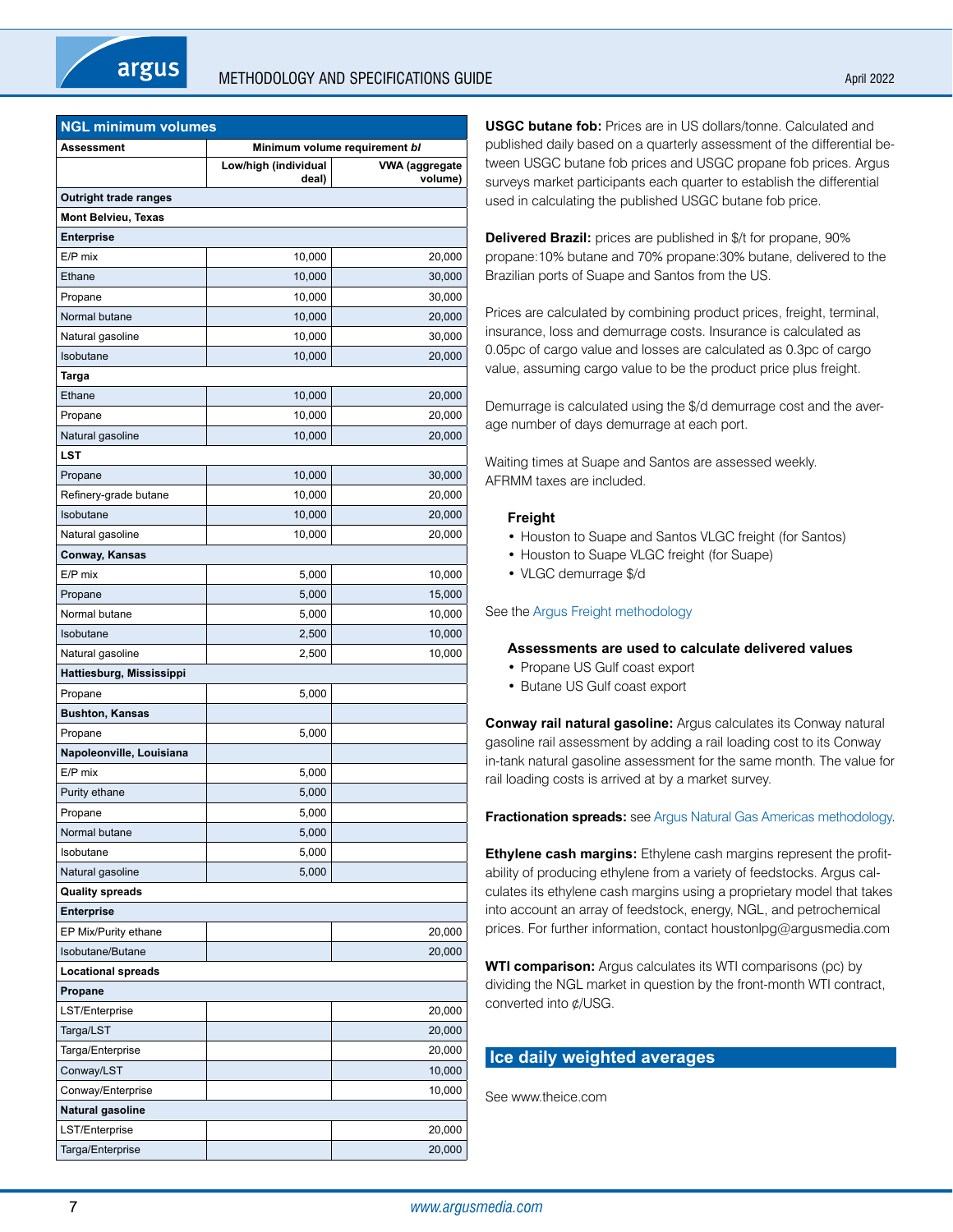## <span id="page-7-0"></span>**NGL forward curve assessments**

**Northwest Europe:** see the [Argus International LPG methodology.](https://www.argusmedia.com/-/media/Files/methodology/argus-international-lpg.ashx)

#### **Non-NGL refined product assessments**

For non-NGL refined products methodology, see the [Argus US Prod](https://www.argusmedia.com/-/media/Files/methodology/argus-us-products.ashx)[ucts methodology.](https://www.argusmedia.com/-/media/Files/methodology/argus-us-products.ashx)

## **Freight**

Argus NGL Americas includes freight rates republished from Argus Freight.

- VLGC Houston-Chiba propane
- VLGC Houston-Flushing propane
- MGC Houston-Tuxpan propane

See the [Argus Freight methodology](https://www.argusmedia.com/-/media/Files/methodology/argus-freight.ashx).

## **Olefins**

## **Definition of trading day**

Argus defines the day by determining at what times the market can be said to contain a fair number of willing buyers and sellers. Outside of these time boundaries, markets are typically too illiquid to produce representative price indications and deals. These boundaries can vary in different markets, and will be under continuous review to maintain the accuracy of the assessments. The trading day for olefins is defined as 8am-5pm Houston time. Physical spot olefin assessments and volume-weighted averages (VWAs) are informed by transactions entered into during these hours.

| <b>Olefins minimum volume and specifications</b> |                        |                                                                              |                                               |  |  |  |  |  |  |  |  |  |  |  |
|--------------------------------------------------|------------------------|------------------------------------------------------------------------------|-----------------------------------------------|--|--|--|--|--|--|--|--|--|--|--|
|                                                  | low/high min<br>volume | aggregate vol-<br>ume for VWA                                                | <b>Specification</b>                          |  |  |  |  |  |  |  |  |  |  |  |
| Ethylene                                         | 1 <sub>mn</sub> lbs    | 3 <sub>mn</sub> lbs                                                          | min 99.9pc                                    |  |  |  |  |  |  |  |  |  |  |  |
| Polymer-grade<br>propylene                       | 1 <sub>mn</sub> lbs    | 3 <sub>mn</sub> lbs                                                          | min 99.5pc                                    |  |  |  |  |  |  |  |  |  |  |  |
| Refinery-grade<br>propylene                      | 25,000 bl              | na                                                                           | min 65pc propyl-<br>ene, max 35pc<br>propane* |  |  |  |  |  |  |  |  |  |  |  |
|                                                  |                        | *Note: The assessment is of the price of the propylene only, not the propane |                                               |  |  |  |  |  |  |  |  |  |  |  |

#### **Price assessments and volume-weighted averages**

Argus publishes the low and the high price of physical deals done throughout the entire trading day for the current "any month," and the next "any month" markets for

- EPC Mont Belvieu ethylene
- Choctaw ethylene
- US Gulf coast polymer-grade propylene (PGP)
- US Gulf coast refinery-grade propylene (RGP)

Argus also publishes volume-weighted averages of ethylene and polymer-grade propylene deals transacted during the trading day.

Volume weighted averages are published for

- EPC Mont Belvieu ethylene
- US Gulf coast polymer-grade propylene (PGP)

A month-to-date average is published for Mont Belvieu ethylene.

#### **Locations**

**EPC Mont Belvieu:** EPC storage facilities near Mont Belvieu, Texas **Choctaw:** storage facilities in Choctaw, Louisiana.

## **Daily calculated USGC propylene alkylation**

The value of propylene converted to alkylate based on a proprietary formula involving other chemicals and fuels prices reported by Argus the day before publication. The formula is subject to annual review.

## **Forward assessments**

Argus also publishes forward month and quarter assessments for ethylene at Mont Belvieu based on market discussion. These prices are intelligent assessments of the best bid and best offer at 3:00pm Houston time. Prices are for physical material delivering during the named month or quarter.

Prices are published for three forward months and three forward calendar quarters.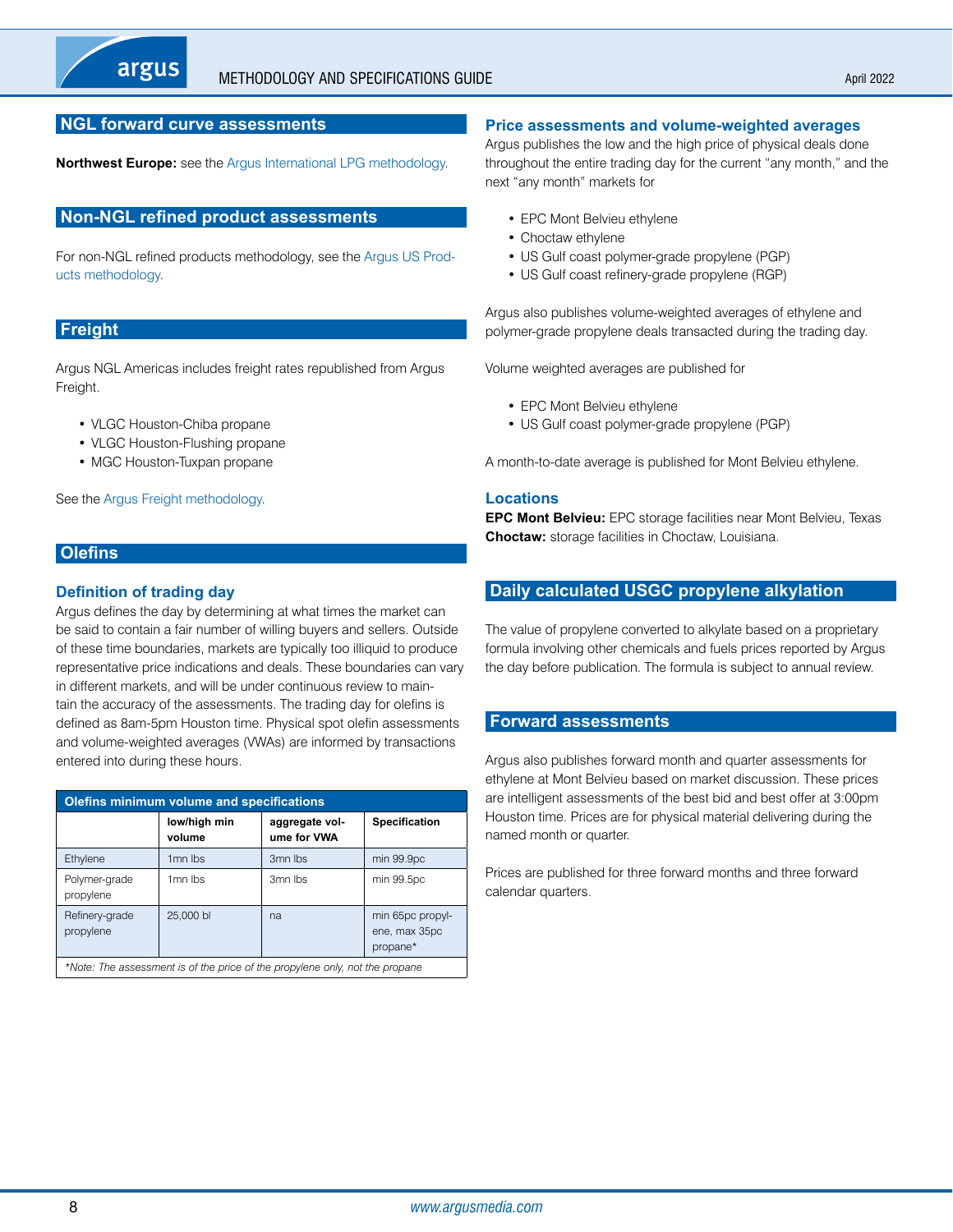<span id="page-8-0"></span>

# **Appendix 1: quality parameters**

| Table 1:            |        |                      |                  |               |          |                         |         |                  |                |                        |                        |        |                |                        |                          |                 |                          |              |                        |                      |                |                              |                |                         |                |                        |                        |           |                                                |                 |
|---------------------|--------|----------------------|------------------|---------------|----------|-------------------------|---------|------------------|----------------|------------------------|------------------------|--------|----------------|------------------------|--------------------------|-----------------|--------------------------|--------------|------------------------|----------------------|----------------|------------------------------|----------------|-------------------------|----------------|------------------------|------------------------|-----------|------------------------------------------------|-----------------|
|                     |        |                      |                  | Minimum %     |          |                         |         |                  |                |                        |                        |        |                |                        |                          |                 |                          |              | Maximum %              |                      |                |                              |                |                         |                |                        |                        |           |                                                |                 |
|                     | Ethane | Ethane/Eth-<br>ylene | <b>Isobutane</b> | Normal butane | Pentanes | Pentanes and<br>heavier | Propane | <b>Butadiene</b> | <b>Butanes</b> | Butanes and<br>heavier | Butanes and<br>lighter | Ethane | Ethylene       | Hexanes and<br>heavier | Isobutane and<br>lighter | Isobutane       | Isobutane and<br>heavier | Methane      | Methane and<br>lighter | Natural<br>gasoiline | Normal butane  | Normal butane<br>and lighter |                | Pentanes and<br>heavier | Propane        | Propane and<br>heavier | Propane and<br>lighter | Propylene | $\left  \frac{\mathbf{e}}{\mathbf{h}} \right $ | Sulfur (ppm wt) |
| <b>Mont Belvieu</b> |        |                      |                  |               |          |                         |         |                  |                |                        |                        |        |                |                        |                          |                 |                          |              |                        |                      |                |                              |                |                         |                |                        |                        |           |                                                |                 |
| Enterprise          |        |                      |                  |               |          |                         |         |                  |                |                        |                        |        |                |                        |                          |                 |                          |              |                        |                      |                |                              |                |                         |                |                        |                        |           |                                                |                 |
| $E/P$ mix           |        |                      |                  |               |          |                         |         |                  |                | 0.8                    |                        | 82     | $\vert$ 4      |                        |                          |                 |                          |              |                        |                      |                |                              |                |                         | 25             |                        |                        |           |                                                | $ 30\rangle$    |
| Ethane              |        | 95                   |                  |               |          |                         |         |                  |                |                        |                        |        | $\overline{1}$ |                        |                          |                 |                          | $\mathbf{3}$ |                        |                      |                |                              |                |                         |                | 3.5                    |                        |           |                                                | $ 30\rangle$    |
| Propane             |        |                      |                  |               |          |                         | 90      |                  |                | 2.5                    |                        |        |                |                        |                          |                 |                          |              |                        |                      |                |                              |                |                         |                |                        |                        | 5         |                                                | 123             |
| Normal butane       |        |                      |                  | 94            |          |                         |         |                  |                |                        |                        |        |                |                        |                          | $6\overline{6}$ |                          |              |                        |                      |                |                              | 0.35           | $1.5$                   |                |                        | 0.35                   |           |                                                | 140             |
| Natural gasoline    |        |                      |                  |               |          |                         |         |                  |                |                        |                        |        |                |                        |                          |                 |                          |              |                        |                      |                | $\,6\,$                      |                |                         |                |                        |                        |           | 14                                             | 1000            |
| Isobutane           |        |                      | 96               |               |          |                         |         |                  |                |                        |                        |        |                |                        |                          |                 |                          |              |                        |                      | $\overline{4}$ |                              |                |                         | $\overline{3}$ |                        |                        |           |                                                | 140             |
| Targa               |        |                      |                  |               |          |                         |         |                  |                |                        |                        |        |                |                        |                          |                 |                          |              |                        |                      |                |                              |                |                         |                |                        |                        |           |                                                |                 |
| Ethane              |        | 95                   |                  |               |          |                         |         |                  |                |                        |                        |        | $\vert$ 1      |                        |                          |                 |                          | 3            |                        |                      |                |                              |                |                         |                | 3.5                    |                        |           |                                                | $ 30\rangle$    |
| Propane             |        |                      |                  |               |          |                         | 90      |                  |                | $\vert$ 2.5            |                        |        |                |                        |                          |                 |                          |              |                        |                      |                |                              |                |                         |                |                        |                        | 5         |                                                | 123             |
| Natural gasoline    |        |                      |                  |               |          | 97                      |         |                  |                |                        | 3                      |        |                |                        |                          |                 |                          |              |                        |                      |                |                              |                |                         |                |                        |                        |           | 14                                             | 1000            |
| LST                 |        |                      |                  |               |          |                         |         |                  |                |                        |                        |        |                |                        |                          |                 |                          |              |                        |                      |                |                              |                |                         |                |                        |                        |           |                                                |                 |
| Propane             |        |                      |                  |               |          |                         | 90      |                  |                | 2.5                    |                        |        |                |                        |                          |                 |                          |              |                        |                      |                |                              |                |                         |                |                        |                        | 5         |                                                | 123             |
| Normal butane       |        |                      |                  | 94            |          |                         |         | 0.01             |                |                        |                        |        |                |                        |                          | $6\phantom{1}$  |                          |              |                        |                      |                |                              | $ 0.35\rangle$ | $1.5$                   |                |                        | 0.35                   |           |                                                | 140             |
| Isobutane           |        |                      | 96               |               |          |                         |         |                  |                |                        |                        |        |                |                        |                          |                 |                          |              |                        |                      |                |                              |                |                         | 3              |                        |                        |           |                                                | 140             |
| Natural gasoline    |        |                      |                  |               |          |                         |         |                  |                |                        |                        |        |                |                        |                          |                 |                          |              |                        |                      |                | $6\phantom{.}6$              |                |                         |                |                        |                        |           | 14                                             | 1000            |
| Conway              |        |                      |                  |               |          |                         |         |                  |                |                        |                        |        |                |                        |                          |                 |                          |              |                        |                      |                |                              |                |                         |                |                        |                        |           |                                                |                 |
| $E/P$ mix           | 80     |                      |                  |               |          |                         |         |                  |                |                        |                        |        |                |                        |                          |                 |                          |              |                        |                      |                |                              |                |                         | 20             |                        |                        |           |                                                |                 |
| Propane             |        |                      |                  |               |          |                         | 90      |                  | $ 2.5\rangle$  |                        |                        |        |                |                        |                          |                 |                          |              |                        |                      |                |                              |                |                         |                |                        |                        | 5         |                                                |                 |
| Normal butane       |        |                      |                  | 95            |          |                         |         |                  |                |                        |                        |        |                |                        |                          | 5               |                          |              |                        |                      |                |                              |                | 1.5                     | 0.5            |                        |                        |           |                                                |                 |
| Isobutane           |        |                      | 95               |               |          |                         |         |                  |                |                        |                        |        |                |                        |                          |                 |                          |              |                        |                      |                | $5\overline{5}$              |                |                         | $\mathbf{3}$   |                        |                        |           |                                                |                 |
| Natural gasoline    |        |                      |                  |               | 42       |                         |         |                  | 8              |                        |                        |        |                | 50                     |                          |                 |                          |              |                        |                      |                |                              |                |                         |                |                        |                        |           |                                                |                 |
| Hattiesburg         |        |                      |                  |               |          |                         |         |                  |                |                        |                        |        |                |                        |                          |                 |                          |              |                        |                      |                |                              |                |                         |                |                        |                        |           |                                                |                 |
| Propane             |        |                      |                  |               |          |                         | 90      |                  | 2.5            |                        |                        |        |                |                        |                          |                 |                          |              |                        |                      |                |                              |                |                         |                |                        |                        | 5         |                                                |                 |